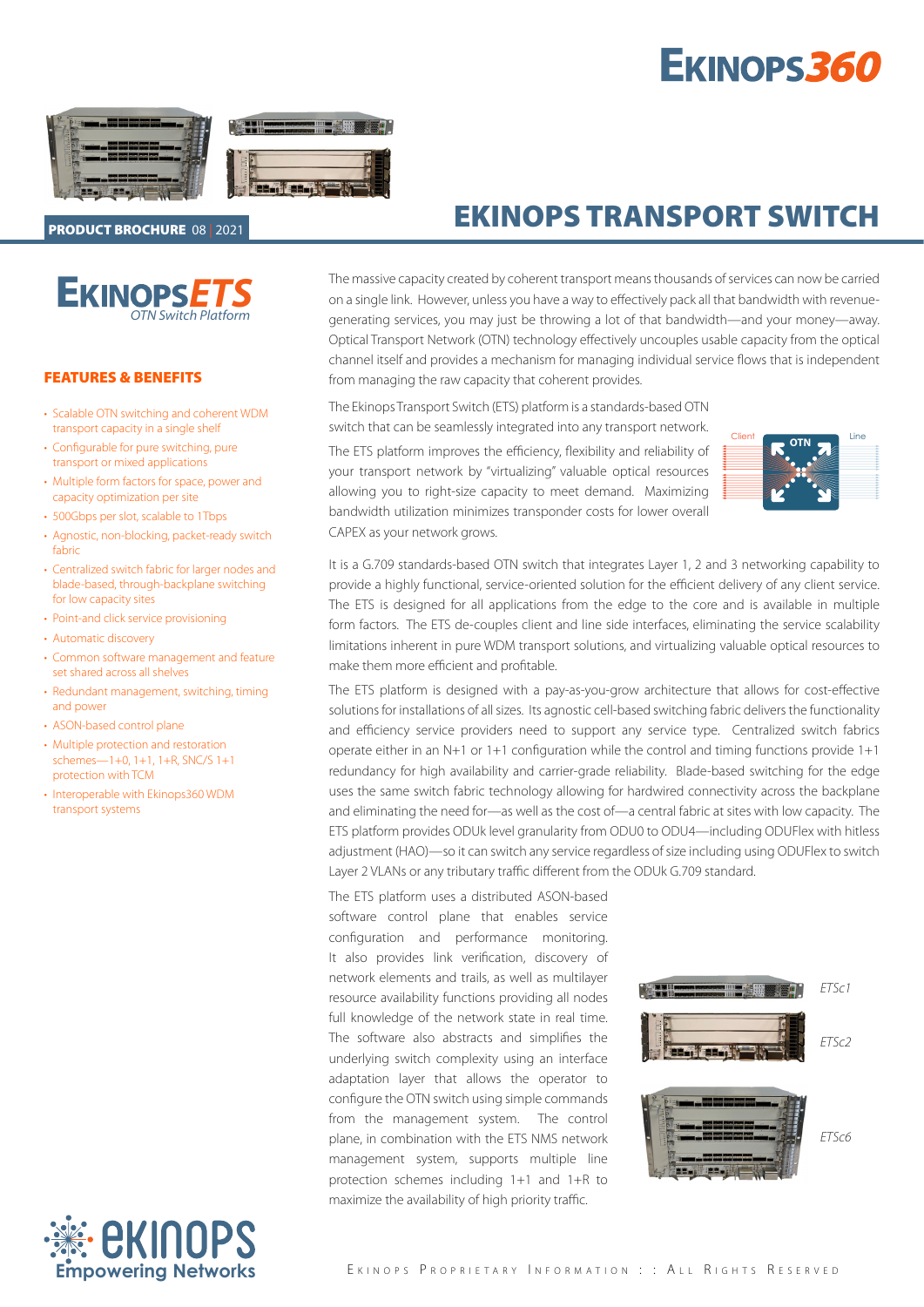# EKINOPS360



# EKINOPS TRANSPORT SWITCH



- **ETSc1**: A 1RU OTN micro-switch, the ETSc1 delivers 200G of blade-based switching and transport capacity to the network edge along with 1+1 protection for both ring and linear configurations. Designed for small capacity applications, the ETSc1 increases network agility and bandwidth optimization by efficiently mapping up to 16 Gigabit Ethernet interfaces into ODU0 payloads or 10GbE interfaces into ODU2e for further aggregation to OTU4 uplinks to the network core while providing service-level fan out to client devices.
- **ETSc2**: A 3RU OTN compact-switch, the ETSc2 provides additional capacity for larger edge and small aggregation sites with up to 2T of blade-based switching and transport capacity. ETSc2 supports up to 20x10G, 4x100G or 4x200G.
- **ETSc6**: With six (6) card slots, the ETSc6 is designed for medium to large capacity aggregation sites. At 6RU, it provides up to 4T of OTN switching and transport in small form factor with up to 80x10G, 16x100G or 4x400G interfaces making it deployable in any location with high capacity requirements. The ETSc6 provides an optional centralized switch fabric that can be deployed in unprotected or 1+1 protected configurations with simultaneous support for blade-based switching using direct backplane connectivity between line cards.

## <u>Celestis</u> nms



### MANAGEMENT

Part of Ekinops' Compose software suite, Celestis NMS is the gateway for managing the ETS platform which delivers service-based management tools for the OTN product line, networks and services. It has a distributed architecture in order to ensure flexibility for managing a variety of network technologies, high availability, high performance and scalability. ETS management system applications can be installed in a single standalone server for managing small networks or in multi-server clusters to ensure high availability and scalability when managing large networks. SDN-ready, the ETS management system connects to the Control Cards via NETCONF while the Northbound interface (NBI) is based on REST/JSON and SNMP.